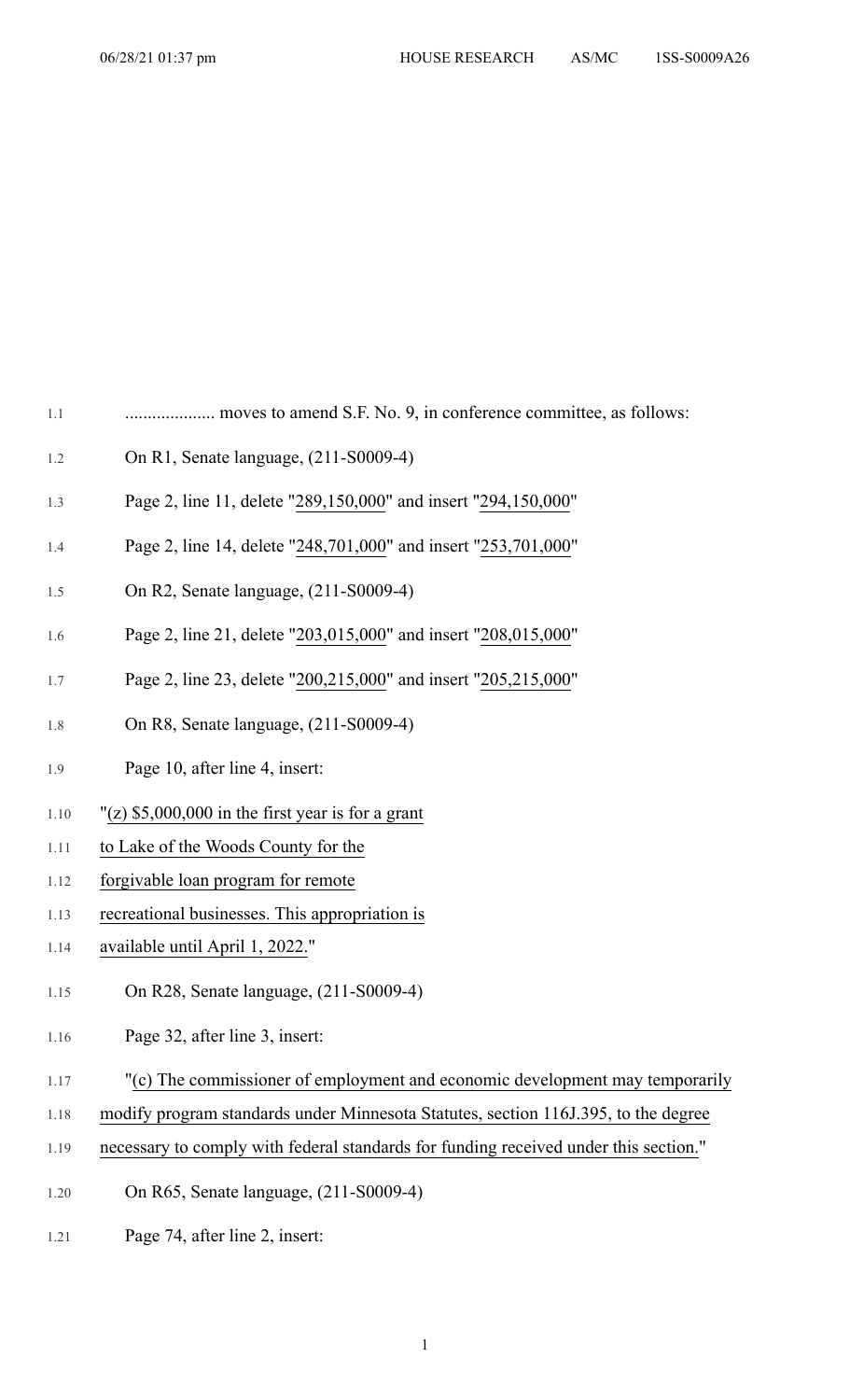| 2.1  | "Sec. 24. FORGIVABLE LOAN PROGRAM FOR REMOTE RECREATIONAL                                     |
|------|-----------------------------------------------------------------------------------------------|
| 2.2  | <b>BUSINESSES.</b>                                                                            |
| 2.3  | Subdivision 1. Establishment. Lake of the Woods County shall establish a loan program         |
| 2.4  | to make forgivable loans to eligible remote recreational businesses that experienced a loss   |
| 2.5  | in revenue that is greater than 30 percent during the period between March 15, 2020, and      |
| 2.6  | March 15, 2021, as compared with the previous year.                                           |
| 2.7  | Subd. 2. Definition. For the purposes of this section, "remote recreational business"         |
| 2.8  | means a business in the contiguous United States that is:                                     |
| 2.9  | (1) a small business concern as defined under section 3 of the Small Business Act, United     |
| 2.10 | States Code, title 15, section 632, operating in the recreational industry;                   |
| 2.11 | (2) located within 75 miles of the United States and Canadian border; and                     |
| 2.12 | (3) only accessible by land via Canada.                                                       |
| 2.13 | Subd. 3. Eligibility. To be eligible for a forgivable loan, a remote recreational business    |
| 2.14 | must:                                                                                         |
| 2.15 | $(1)$ have been in operation on March 15, 2020;                                               |
| 2.16 | (2) show that the closure of the United States and Canadian border restricted the ability     |
| 2.17 | of American customers to access the location of the remote recreational business; and         |
| 2.18 | (3) not receive a grant under the main street COVID-19 relief grant program.                  |
| 2.19 | Subd. 4. Application. (a) Lake of the Woods County shall develop forms and procedures         |
| 2.20 | for soliciting and reviewing applications for loans under this section.                       |
| 2.21 | (b) Loans shall be made before April 1, 2022. Any funds not spent by April 1, 2022,           |
| 2.22 | must be returned to the state general fund.                                                   |
| 2.23 | Subd. 5. Maximum loan amount. The maximum loan amount shall be equal to 75                    |
| 2.24 | percent of the remote recreational business's gross annual receipts for fiscal year 2020, not |
| 2.25 | to exceed \$500,000 per eligible remote recreational business.                                |
| 2.26 | Subd. 6. Forgiveness. Loans are forgiven for a remote recreational business if the            |
| 2.27 | business remains in operation for at least one year after the date of the loan. Lake of the   |
| 2.28 | Woods County shall forgive 100 percent of the value of a loan received less the amount the    |
| 2.29 | borrower received from:                                                                       |
| 2.30 | (1) any other loan forgiveness program, including any program established under the           |
| 2.31 | CARES Act, Public Law 116-136; and                                                            |